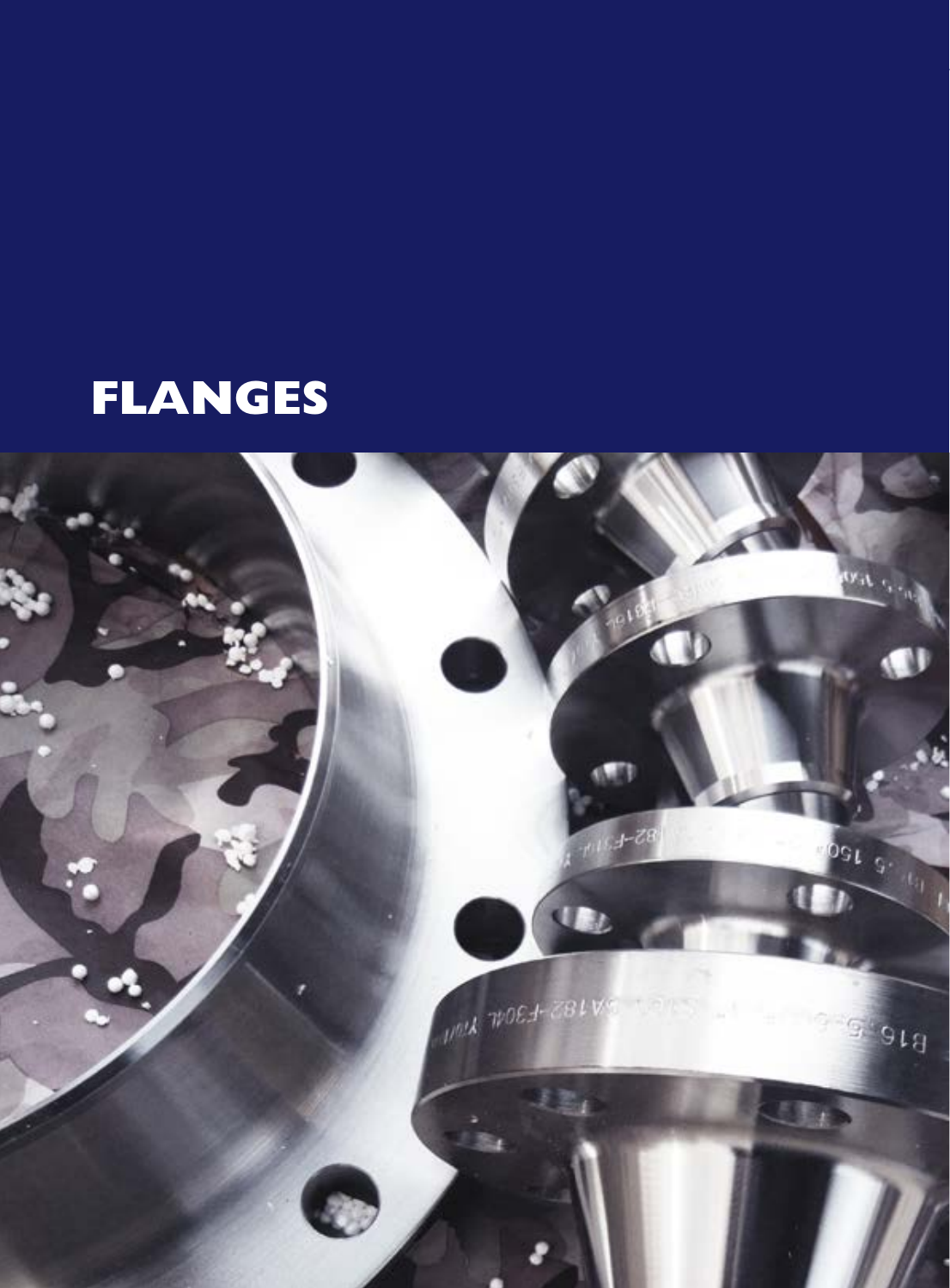### **Available Materials**

★ **Stainless Steel** A182 F304/L, 304H F310, 310H F316/L, 316H F317/L F321/H F347/H F51 F53 F904L F44 (254SMO) ★ **Duplex & Super Duplex**  A182 F51, F53, F55, F60

★ **Nickel-base Alloy**  Alloy200, 400, K500, 600, 625, 800, 800H, 800HT, 825, alloy 20, alloy28, hastelloy C22, C276 ★ **Other Grades**  Cu70Ni30(C71500, B30), Cu90Ni10(C70600, B10)

Titanium & Titanium Alloy ★ **Carbon Steel**  A105, A105N ★ **Low Temperature Steel**  A350 LF2, LF3 ★ **Alloy Steel**  A182 F5, F9, F11, F12, F22, F91, F911, FR ★ **High Yield** 

A694 F42, F46, F50, F52, F56, F60, F65, F70

#### **Note:**

1.Equivalent grade from EN/DIN is available for above.

2.The list above is for your reference only. The actual enquiry will consider order quantity and delivery time.

3.If didn't find your material here, you are kindly requested to make a specific enquiry to sales@kaysuns.com .

### **ASME/ANSI B 16.5-2013 and B 16.47-2011**

|                                          | Tolerances on Flange Dimensions (ASME/ANSI B16.5 and B16.7, and MSS SP-44)                                                                      |                            |                                           |  |
|------------------------------------------|-------------------------------------------------------------------------------------------------------------------------------------------------|----------------------------|-------------------------------------------|--|
| Dimension                                |                                                                                                                                                 |                            | Tolerance                                 |  |
|                                          | Range                                                                                                                                           | in                         | mm                                        |  |
|                                          | General and Blind Flanges(For blind flange dimendions see page 8-23 for B16.5, page8-46 for B16.47 Series A/ MSS SP-44 and page 8-51 for B16.47 | <b>Series B/ API 605):</b> |                                           |  |
|                                          | $\leq$ NPS 24                                                                                                                                   | ±0.03                      | ±0.76                                     |  |
| G(raised face diameter)                  | ≥NPS 26.with 0.06 in raised face                                                                                                                | ±0.08                      | ±2.03                                     |  |
|                                          | ≥NPS 26.with 0.25 in raised face                                                                                                                | ±0.04                      | ±1.02                                     |  |
| I(bolt hole diameter)                    | All                                                                                                                                             |                            | No tolerance in B16.5 or B16.47           |  |
| (bolt circle diameter)                   | All                                                                                                                                             | ±0.06                      | ±1.52                                     |  |
| Center to center of adjacent bolt holes  | All                                                                                                                                             | ±0.03                      | ±0.76                                     |  |
| Eccenticity of bolt circle and machined  | $\leq$ NPS 2 $\frac{1}{2}$                                                                                                                      | ±0.03                      | ±0.76                                     |  |
| facing diameters                         | $\geq$ NPS 3                                                                                                                                    | ±0.06                      | ±1.52                                     |  |
|                                          | Weld Neck Flanges1 (For dimensions see page 8-10 for B 16.5, page 8-46 for B16.47 Series A/ MSS SP-44 and page 8-51 for B16.47 Series B/ API    | $605$ :                    |                                           |  |
|                                          | $\leq$ NPS 4                                                                                                                                    | $+0.06$                    | $+1.52$                                   |  |
|                                          | NPS 5 to 10                                                                                                                                     | $+0.06,-0.12$              | $+1.52,-3.05$                             |  |
| D(overall length)                        | NPS 12 to 24                                                                                                                                    | $+0.12,-0.18$              | $+3.05,-4.57$                             |  |
|                                          | $\geq$ NPS 26                                                                                                                                   | ±0.19                      | ±4.83                                     |  |
| Thickness of hub                         | All                                                                                                                                             |                            | $> 87.5\%$ of pipe nominal wall thickness |  |
|                                          | Slip On(see page 8-17), Lap Joint(see page8-32) and Socket Welding(see page8-30 for dimensions) Flanges:                                        |                            |                                           |  |
|                                          | $\leq$ NPS10                                                                                                                                    | $+0.03,-0.0$               | $+0.76,-0.0$                              |  |
| B(inside diameter, or bore)              | $\geq$ NPSI2                                                                                                                                    | $+0.06,-0.0$               | $+1.52,-0.0$                              |  |
|                                          | Threaded Flanges (see page 8-40 for dimensions):                                                                                                |                            |                                           |  |
| B(counterbore) (Not applicable for Class | $\leq$ NPS10                                                                                                                                    | $+0.03,-0.0$               | $+0.76,-0.0$                              |  |
| 150 lb                                   | $\geq$ NPSI2                                                                                                                                    | $+0.06,-0.0$               | $+1.52,-0.0$                              |  |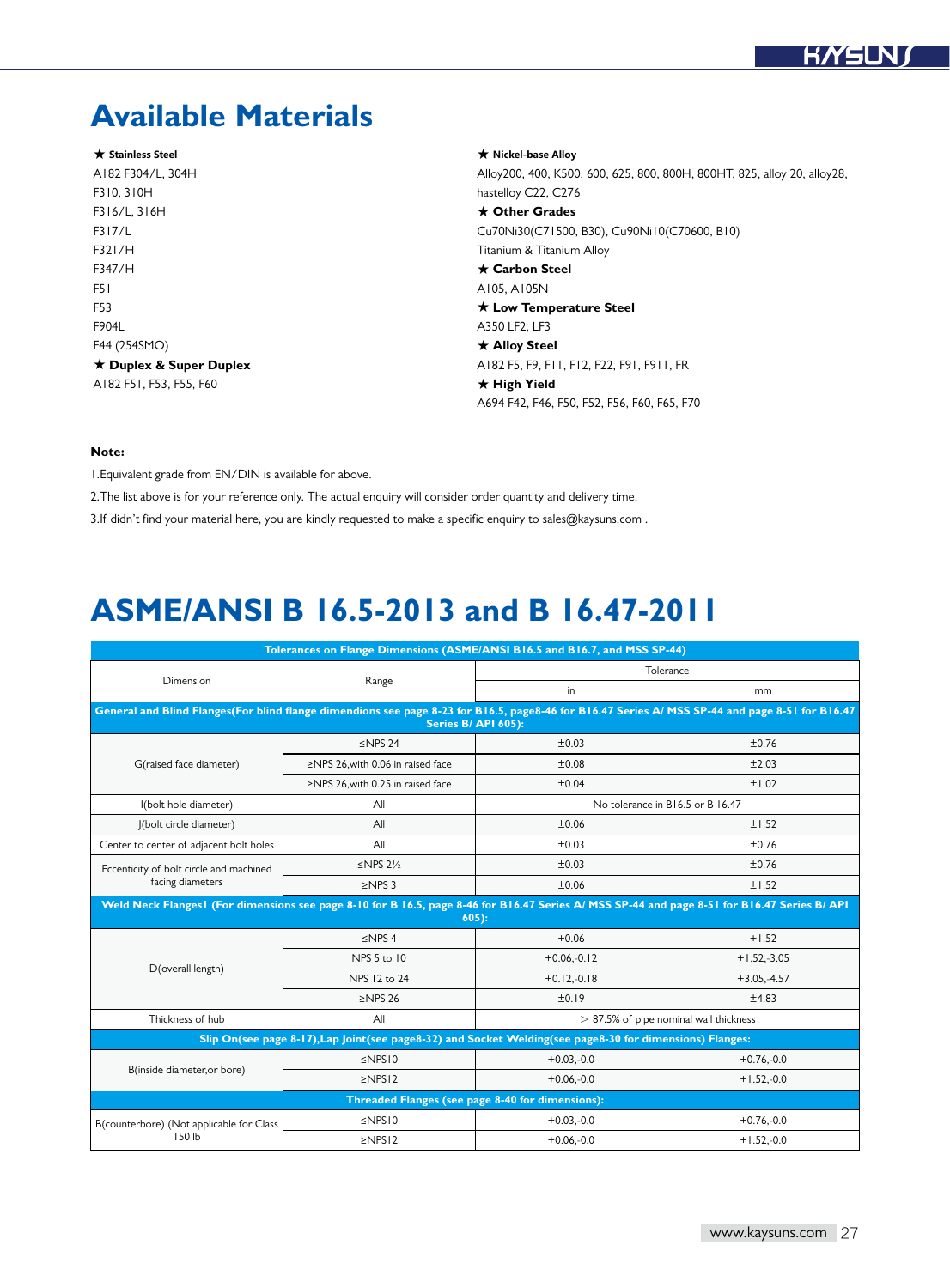

|           | <b>Class 150</b>         |                                                    |                                          | <b>Flange Thickness</b>        |                         |                                            | Ltb                 |                                       |                                        | <b>Drilline Data</b>                |                                          | <b>Class 150</b>         |                |
|-----------|--------------------------|----------------------------------------------------|------------------------------------------|--------------------------------|-------------------------|--------------------------------------------|---------------------|---------------------------------------|----------------------------------------|-------------------------------------|------------------------------------------|--------------------------|----------------|
|           | <b>Nominal Pipe Size</b> | <b>Flange</b><br><b>Outside</b><br><b>Diameter</b> | <b>Thickness of</b><br><b>Flance Min</b> | <b>Thickness of</b><br>Lap Min | <b>Bossed</b><br>Length | Weld<br><b>Neck</b><br>Length <sup>*</sup> | Lap Joint<br>Length | Long<br>Weld<br><b>Neck</b><br>Length | <b>Pitch Circle</b><br><b>Diameter</b> | <b>Bolt Hole</b><br><b>Diameter</b> | <b>Number</b><br>of Bolt<br><b>Holes</b> | <b>Nominal Pipe Size</b> |                |
| <b>MM</b> | <b>INCH</b>              | OD                                                 | T.                                       | ΤI                             | L                       | LI                                         | L2                  | L <sub>3</sub>                        | <b>PCD</b>                             | H                                   | $\#$                                     | <b>MM</b>                | <b>INCH</b>    |
| 15        | 1/2                      | 90                                                 | 9.6                                      | 11.2                           | 16                      | 46                                         | 16                  | 229                                   | 60.3                                   | 16                                  | $\overline{4}$                           | 15                       | 1/2            |
| 20        | 3/4                      | 100                                                | 11.2                                     | 12.7                           | 16                      | 51                                         | 16                  | 229                                   | 69.9                                   | 16                                  | $\overline{4}$                           | 20                       | 3/4            |
| 25        | $\mathbf{I}$             | 110                                                | 12.7                                     | 14.3                           | 17                      | 54                                         | 17                  | 229                                   | 79.4                                   | 16                                  | $\overline{4}$                           | 25                       | $\mathbf{I}$   |
| 32        | 11/4                     | 115                                                | 14.3                                     | 15.9                           | 21                      | 56                                         | 21                  | 229                                   | 88.9                                   | 16                                  | $\overline{4}$                           | 32                       | 11/4           |
| 40        | 11/2                     | 125                                                | 15.9                                     | 17.5                           | 22                      | 60                                         | 22                  | 229                                   | 98.4                                   | 16                                  | $\overline{4}$                           | 40                       | 11/2           |
| 50        | $\overline{2}$           | 150                                                | 17.5                                     | 19.1                           | 25                      | 62                                         | 25                  | 229                                   | 120.7                                  | 20                                  | $\overline{4}$                           | 50                       | $\overline{2}$ |
| 65        | 21/2                     | 180                                                | 20.7                                     | 22.3                           | 29                      | 68                                         | 29                  | 229                                   | 139.7                                  | 20                                  | $\overline{4}$                           | 65                       | 21/2           |
| 80        | $\overline{3}$           | 190                                                | 22.3                                     | 23.9                           | 30                      | 68                                         | 30                  | 229                                   | 152.4                                  | 20                                  | $\overline{4}$                           | 80                       | 3              |
| 90        | 31/2                     | 215                                                | 22.3                                     | 23.9                           | 32                      | 70                                         | 32                  | 229                                   | 177.8                                  | 20                                  | 8                                        | 90                       | 31/2           |
| 100       | $\overline{4}$           | 230                                                | 22.3                                     | 23.9                           | 33                      | 75                                         | 33                  | 229                                   | 190.5                                  | 20                                  | 8                                        | 100                      | $\overline{4}$ |
| 125       | 5                        | 255                                                | 22.3                                     | 23.9                           | 36                      | 87                                         | 36                  | 305                                   | 215.9                                  | 23                                  | 8                                        | 125                      | 5              |
| 150       | 6                        | 280                                                | 23.9                                     | 25.4                           | 40                      | 87                                         | 40                  | 305                                   | 241.3                                  | 23                                  | 8                                        | 150                      | 6              |
| 200       | 8                        | 345                                                | 27                                       | 28.6                           | 44                      | 100                                        | 44                  | 305                                   | 298.5                                  | 23                                  | 8                                        | 200                      | 8              |
| 250       | 10                       | 405                                                | 28.6                                     | 30.2                           | 49                      | 100                                        | 49                  | 305                                   | 362                                    | 26                                  | 12                                       | 250                      | $\overline{0}$ |
| 300       | 2                        | 485                                                | 30.2                                     | 31.8                           | 56                      | 113                                        | 56                  | 305                                   | 431.8                                  | 26                                  | 12                                       | 300                      | 12             |
| 350       | 4                        | 535                                                | 33.4                                     | 35                             | 57                      | 125                                        | 79                  | 305                                   | 476.3                                  | 29                                  | $ 2\rangle$                              | 350                      | 4              |
| 400       | 6                        | 595                                                | 35                                       | 36.6                           | 64                      | 125                                        | 87                  | 305                                   | 539.8                                  | 29                                  | 16                                       | 400                      | 16             |
| 450       | 18                       | 635                                                | 38.1                                     | 39.7                           | 69                      | 138                                        | 97                  | 305                                   | 577.9                                  | 32                                  | 16                                       | 450                      | 8              |
| 500       | 20                       | 700                                                | 41.3                                     | 42.9                           | 73                      | 43                                         | 103                 | 305                                   | 635                                    | 32                                  | 20                                       | 500                      | 20             |
| 600       | 24                       | 815                                                | 46.1                                     | 47.7                           | 83                      | 151                                        | 111                 | 305                                   | 749.3                                  | 25                                  | 20                                       | 600                      | 24             |

#### **Note:**

1.Pipe schedule for WN and SW flanges should to be indicated in the inquiry.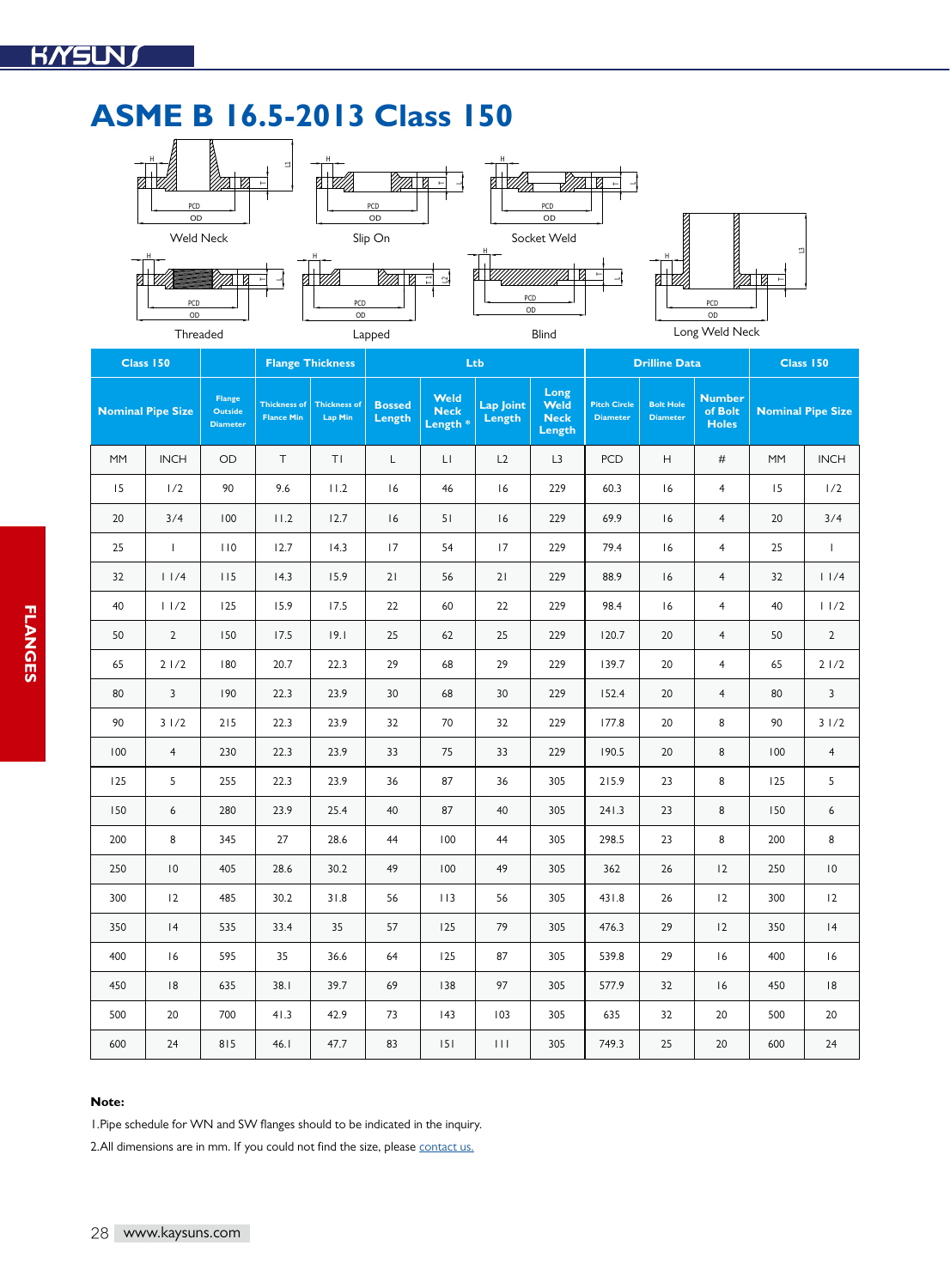

|           | <b>Class 300</b>         |                                                    |                                          | <b>Flange Thickness</b>               |                         |                                          | Ltb                 |                                                  |                                        | <b>Drilline Data</b>                |                                          |           | <b>Class 300</b>         |
|-----------|--------------------------|----------------------------------------------------|------------------------------------------|---------------------------------------|-------------------------|------------------------------------------|---------------------|--------------------------------------------------|----------------------------------------|-------------------------------------|------------------------------------------|-----------|--------------------------|
|           | <b>Nominal Pipe Size</b> | <b>Flange</b><br><b>Outside</b><br><b>Diameter</b> | <b>Thickness of</b><br><b>Flance Min</b> | <b>Thickness of</b><br><b>Lap Min</b> | <b>Bossed</b><br>Length | Weld<br><b>Neck</b><br>Length<br>(Refer) | Lap Joint<br>Length | Long<br>Weld<br><b>Neck</b><br>Length<br>(Refer) | <b>Pitch Circle</b><br><b>Diameter</b> | <b>Bolt Hole</b><br><b>Diameter</b> | <b>Number</b><br>of Bolt<br><b>Holes</b> |           | <b>Nominal Pipe Size</b> |
| <b>MM</b> | <b>INCH</b>              | OD                                                 | T.                                       | TΙ                                    | L                       | $\lfloor \cdot \rfloor$                  | L2                  | L <sub>3</sub>                                   | <b>PCD</b>                             | Н                                   | $\#$                                     | <b>MM</b> | <b>INCH</b>              |
| 15        | 1/2                      | 95                                                 | 12.7                                     | 14.3                                  | 21                      | 51                                       | 22                  | 229                                              | 66.7                                   | 16                                  | $\overline{4}$                           | 15        | 1/2                      |
| 20        | 3/4                      | 115                                                | 14.3                                     | 15.9                                  | 24                      | 56                                       | 25                  | 229                                              | 82.6                                   | 20                                  | $\overline{4}$                           | 20        | 3/4                      |
| 25        | $\overline{1}$           | 125                                                | 15.9                                     | 17.5                                  | 25                      | 60                                       | 27                  | 229                                              | 88.9                                   | 20                                  | $\overline{4}$                           | 25        | $\mathbf{I}$             |
| 32        | 11/4                     | 135                                                | 17.5                                     | 19.1                                  | 25                      | 64                                       | 27                  | 229                                              | 98.4                                   | 20                                  | $\overline{4}$                           | 32        | 11/4                     |
| 40        | 11/2                     | 155                                                | 9.1                                      | 20.7                                  | 29                      | 67                                       | 30                  | 229                                              | 114.3                                  | 23                                  | $\overline{4}$                           | 40        | 11/2                     |
| 50        | $\overline{2}$           | 165                                                | 20.7                                     | 22.3                                  | 32                      | 68                                       | 33                  | 229                                              | 127                                    | 20                                  | 8                                        | 50        | $\overline{2}$           |
| 65        | 21/2                     | 190                                                | 23.9                                     | 25.4                                  | 37                      | 75                                       | 38                  | 229                                              | 149.2                                  | 23                                  | 8                                        | 65        | 21/2                     |
| 80        | 3                        | 210                                                | 27                                       | 28.6                                  | 41                      | 78                                       | 43                  | 229                                              | 168.3                                  | 23                                  | 8                                        | 80        | $\overline{3}$           |
| 90        | 31/2                     | 230                                                | 28.6                                     | 30.2                                  | 43                      | 79                                       | 44                  | 229                                              | 184.2                                  | 23                                  | 8                                        | 90        | 31/2                     |
| 100       | $\overline{4}$           | 255                                                | 30.2                                     | 31.8                                  | 46                      | 84                                       | 48                  | 229                                              | 200                                    | 23                                  | 8                                        | 100       | $\overline{4}$           |
| 125       | 5                        | 280                                                | 33.4                                     | 35                                    | 49                      | 97                                       | 51                  | 305                                              | 235                                    | 23                                  | 8                                        | 125       | 5                        |
| 150       | 6                        | 320                                                | 35                                       | 36.6                                  | 51                      | 97                                       | 52                  | 305                                              | 269.9                                  | 23                                  | 12                                       | 150       | 6                        |
| 200       | 8                        | 380                                                | 39.7                                     | 41.3                                  | 60                      | 110                                      | 62                  | 305                                              | 330.2                                  | 26                                  | 12                                       | 200       | 8                        |
| 250       | $\overline{0}$           | 445                                                | 46.1                                     | 47.7                                  | 65                      | 116                                      | 95                  | 305                                              | 387.4                                  | 29                                  | 16                                       | 250       | $\overline{10}$          |
| 300       | 12                       | 520                                                | 49.3                                     | 50.8                                  | 71                      | 129                                      | 102                 | 305                                              | 450.8                                  | 32                                  | 16                                       | 300       | 12                       |
| 350       | 4                        | 585                                                | 52.4                                     | 54                                    | 75                      | 4                                        | 111                 | 305                                              | 514.4                                  | 32                                  | 20                                       | 350       | 4                        |
| 400       | 16                       | 650                                                | 55.6                                     | 57.2                                  | 81                      | 144                                      | 2                   | 305                                              | 571.5                                  | 35                                  | 20                                       | 400       | 16                       |
| 450       | 8                        | 710                                                | 58.8                                     | 60.4                                  | 87                      | 157                                      | 130                 | 305                                              | 628.6                                  | 35                                  | 24                                       | 450       | 18                       |
| 500       | 20                       | 775                                                | 62                                       | 63.5                                  | 94                      | 160                                      | 140                 | 305                                              | 685.8                                  | 35                                  | 24                                       | 500       | 20                       |
| 600       | 24                       | 915                                                | 68.3                                     | 69.9                                  | 105                     | 167                                      | 152                 | 305                                              | 812.8                                  | 42                                  | 24                                       | 600       | 24                       |

#### **Note:**

1.Pipe schedule for WN and SW flanges should to be indicated in the inquiry.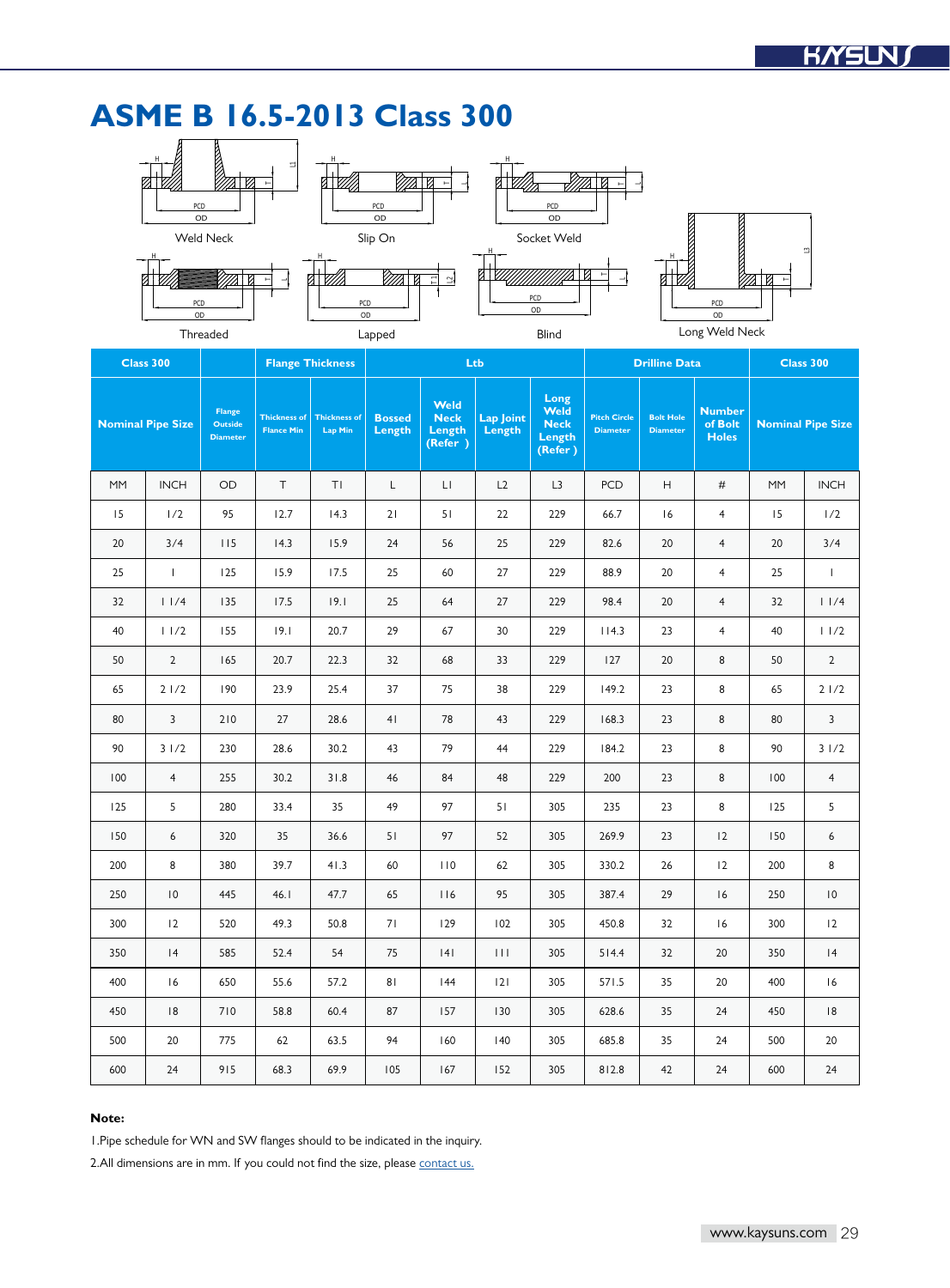

| <b>Class 400</b>         |                |                                          | <b>Flange</b><br><b>Thickness</b>        |                         | Ltb                            |                            |                                    |                                        | <b>Drilline Data</b>                |                                       | <b>Class 400</b>         |                 |
|--------------------------|----------------|------------------------------------------|------------------------------------------|-------------------------|--------------------------------|----------------------------|------------------------------------|----------------------------------------|-------------------------------------|---------------------------------------|--------------------------|-----------------|
| <b>Nominal Pipe Size</b> |                | <b>Flange Outside</b><br><b>Diameter</b> | <b>Thickness of</b><br><b>Flance Min</b> | <b>Bossed</b><br>Length | <b>Weld Neck</b><br>Length $*$ | <b>Lap Joint</b><br>Length | Long Weld<br><b>Neck</b><br>Length | <b>Pitch Circle</b><br><b>Diameter</b> | <b>Bolt Hole</b><br><b>Diameter</b> | <b>Number of</b><br><b>Bolt Holes</b> | <b>Nominal Pipe Size</b> |                 |
| <b>MM</b>                | <b>INCH</b>    | OD                                       | <b>T&amp;TI</b>                          | L                       | LI                             | L2                         | L <sub>3</sub>                     | <b>PCD</b>                             | Н                                   | #                                     | <b>MM</b>                | <b>INCH</b>     |
| 15                       | 1/2            | 95                                       | 14.3                                     | 29                      | 59                             | 22                         | 229                                | 66.7                                   | 16                                  | 4                                     | 15                       | 1/2             |
| 20                       | 3/4            | 115                                      | 15.9                                     | 32                      | 64                             | 25                         | 229                                | 82.6                                   | 20                                  | $\overline{4}$                        | 20                       | 3/4             |
| 25                       | $\mathbf{I}$   | 125                                      | 17.5                                     | 34                      | 69                             | 27                         | 229                                | 88.9                                   | 20                                  | $\overline{4}$                        | 25                       | $\mathbf{I}$    |
| 32                       | 11/4           | 135                                      | 20.7                                     | 36                      | 74                             | 29                         | 229                                | 98.4                                   | 20                                  | $\overline{4}$                        | 32                       | 11/4            |
| 40                       | 11/2           | 155                                      | 22.3                                     | 39                      | 77                             | 32                         | 229                                | 114.3                                  | 22                                  | $\overline{4}$                        | 40                       | 11/2            |
| 50                       | $\overline{2}$ | 165                                      | 25.4                                     | 44                      | 80                             | 37                         | 229                                | 127                                    | 20                                  | 8                                     | 50                       | $\overline{2}$  |
| 65                       | 21/2           | 190                                      | 28.6                                     | 48                      | 86                             | 4 <sub>l</sub>             | 229                                | 149.2                                  | 22                                  | 8                                     | 65                       | 21/2            |
| 80                       | 3              | 210                                      | 31.8                                     | 53                      | 90                             | 46                         | 229                                | 168.3                                  | 22                                  | 8                                     | 80                       | 3               |
| 90                       | 31/2           | 230                                      | 35                                       | 56                      | 93                             | 49                         | 229                                | 184.2                                  | 26                                  | 8                                     | 90                       | 31/2            |
| 100                      | $\overline{4}$ | 255                                      | 35                                       | 58                      | 96                             | 51                         | 229                                | 200                                    | 26                                  | 8                                     | 100                      | $\overline{4}$  |
| 125                      | 5              | 280                                      | 38.1                                     | 61                      | 109                            | 54                         | 305                                | 235                                    | 26                                  | 8                                     | 125                      | 5               |
| 150                      | 6              | 320                                      | 41.3                                     | 64                      | 110                            | 57                         | 305                                | 269.9                                  | 26                                  | $ 2\rangle$                           | 150                      | 6               |
| 200                      | 8              | 380                                      | 47.7                                     | 75                      | 124                            | 68                         | 305                                | 330                                    | 30                                  | $ 2\rangle$                           | 200                      | 8               |
| 250                      | 10             | 445                                      | 54                                       | 80                      | 3                              | 102                        | 305                                | 387.4                                  | 32                                  | 16                                    | 250                      | $\overline{10}$ |
| 300                      | 12             | 520                                      | 57.2                                     | 86                      | 44                             | 108                        | 305                                | 450.8                                  | 35                                  | 16                                    | 300                      | 12              |
| 350                      | 4              | 585                                      | 60.4                                     | 91                      | 156                            | 117                        | 305                                | 514.4                                  | 35                                  | 20                                    | 350                      | 4               |
| 400                      | 16             | 650                                      | 63.5                                     | 0                       | 159                            | 127                        | 305                                | 571.5                                  | 38                                  | 20                                    | 400                      | 16              |
| 450                      | 18             | 710                                      | 66.7                                     | 105                     | 172                            | 137                        | 305                                | 628.6                                  | 38                                  | 24                                    | 450                      | 8               |
| 500                      | 20             | 775                                      | 69.9                                     | 109                     | 175                            | 146                        | 305                                | 685.8                                  | 42                                  | 24                                    | 500                      | 20              |
| 600                      | 24             | 915                                      | 76.2                                     | 2                       | 182                            | 159                        | 305                                | 812.8                                  | 48                                  | 24                                    | 600                      | 24              |

### **Note:**

1.Pipe schedule for WN and SW flanges should to be indicated in the inquiry.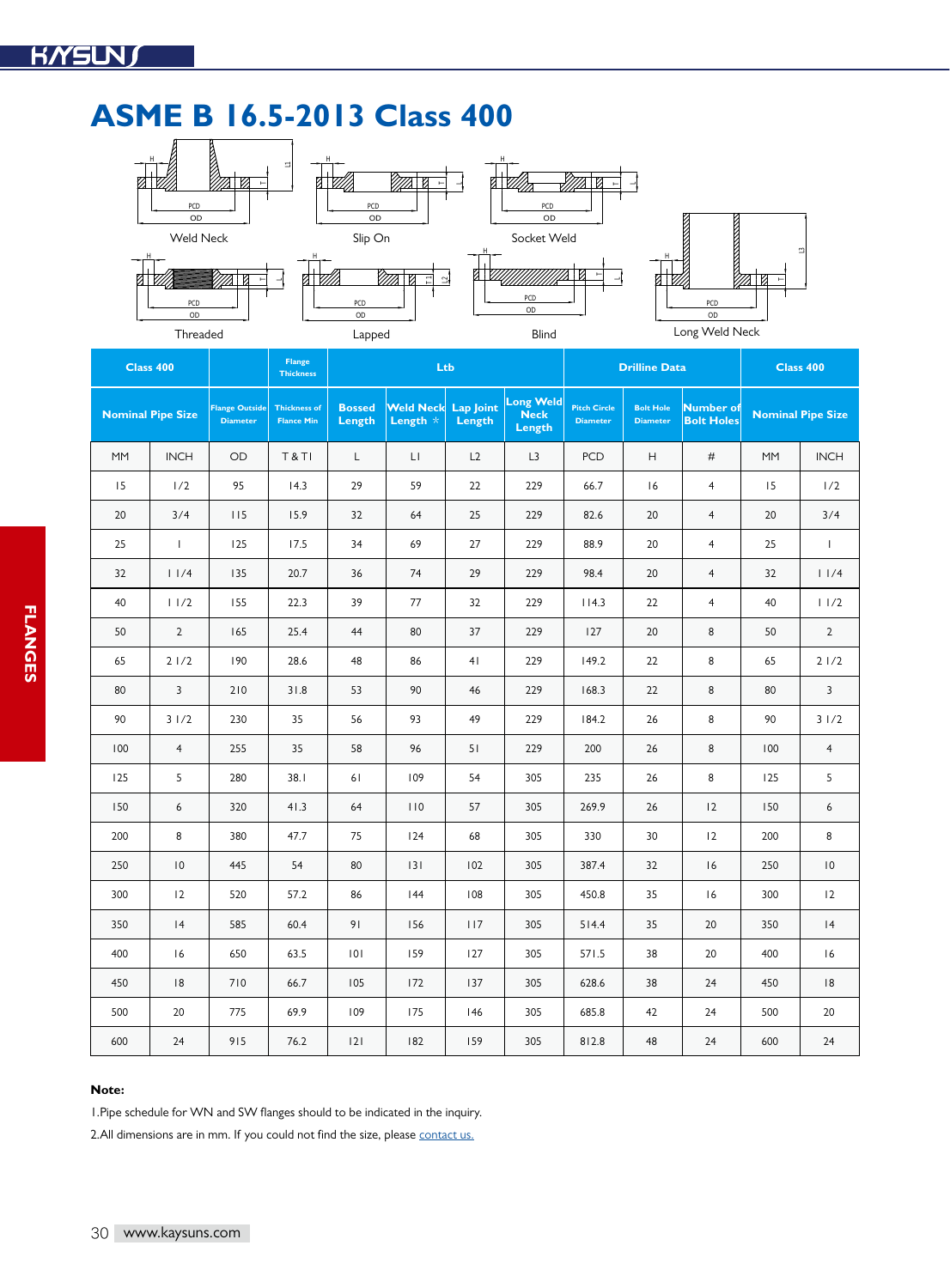

|           | <b>Class 600</b>         |                                          | <b>Flange</b><br><b>Thickness</b>        |                         | Ltb                            |                            |                             |                                        | <b>Drilline Data</b>                |                                |           | <b>Class 600</b>         |
|-----------|--------------------------|------------------------------------------|------------------------------------------|-------------------------|--------------------------------|----------------------------|-----------------------------|----------------------------------------|-------------------------------------|--------------------------------|-----------|--------------------------|
|           | <b>Nominal Pipe Size</b> | <b>Flange Outside</b><br><b>Diameter</b> | <b>Thickness of</b><br><b>Flance Min</b> | <b>Bossed</b><br>Length | <b>Weld Neck</b><br>Length $*$ | <b>Lap Joint</b><br>Length | Long Weld<br>Neck<br>Length | <b>Pitch Circle</b><br><b>Diameter</b> | <b>Bolt Hole</b><br><b>Diameter</b> | Number of<br><b>Bolt Holes</b> |           | <b>Nominal Pipe Size</b> |
| <b>MM</b> | <b>INCH</b>              | OD                                       | T&TI                                     | L                       | LI                             | L2                         | L <sub>3</sub>              | <b>PCD</b>                             | Н                                   | $\#$                           | <b>MM</b> | <b>INCH</b>              |
| 15        | 1/2                      | 95                                       | 14.3                                     | 29                      | 59                             | 22                         | 229                         | 66.7                                   | 16                                  | 4                              | 15        | 1/2                      |
| 20        | 3/4                      | 115                                      | 15.9                                     | 32                      | 64                             | 25                         | 229                         | 82.6                                   | 20                                  | $\overline{4}$                 | 20        | 3/4                      |
| 25        | $\mathbf{I}$             | 125                                      | 17.5                                     | 34                      | 69                             | 27                         | 229                         | 88.9                                   | 20                                  | 4                              | 25        | $\mathbf{I}$             |
| 32        | 11/4                     | 135                                      | 20.7                                     | 36                      | 74                             | 29                         | 229                         | 98.4                                   | 20                                  | $\overline{4}$                 | 32        | 11/4                     |
| 40        | 11/2                     | 155                                      | 22.3                                     | 39                      | 77                             | 32                         | 229                         | 114.3                                  | 22                                  | $\overline{4}$                 | 40        | 11/2                     |
| 50        | $\overline{2}$           | 165                                      | 25.4                                     | 44                      | 80                             | 37                         | 229                         | 127                                    | 20                                  | 8                              | 50        | $\overline{2}$           |
| 65        | 21/2                     | 190                                      | 28.6                                     | 48                      | 86                             | 41                         | 229                         | 149.2                                  | 22                                  | 8                              | 65        | 21/2                     |
| 80        | 3                        | 210                                      | 31.8                                     | 53                      | 90                             | 46                         | 229                         | 168.3                                  | 22                                  | 8                              | 80        | 3                        |
| 90        | 31/2                     | 230                                      | 35                                       | 56                      | 93                             | 49                         | 229                         | 184.2                                  | 26                                  | 8                              | 90        | 31/2                     |
| 100       | $\overline{4}$           | 275                                      | 38.1                                     | 61                      | 109                            | 54                         | 229                         | 215.9                                  | 26                                  | 8                              | 100       | $\overline{4}$           |
| 125       | 5                        | 330                                      | 44.5                                     | 67                      | 2                              | 60                         | 305                         | 266.7                                  | 29                                  | 8                              | 125       | 5                        |
| 150       | 6                        | 355                                      | 47.7                                     | 74                      | 124                            | 67                         | 305                         | 292.1                                  | 29                                  | 12                             | 150       | 6                        |
| 200       | 8                        | 420                                      | 55.6                                     | 83                      | 140                            | 76                         | 305                         | 349.2                                  | 32                                  | 12                             | 200       | 8                        |
| 250       | $ 0\rangle$              | 510                                      | 63.5                                     | 93                      | 159                            | $\Box$                     | 305                         | 431.8                                  | 35                                  | 16                             | 250       | $\overline{0}$           |
| 300       | 12                       | 560                                      | 66.7                                     | 99                      | 163                            | 117                        | 305                         | 489                                    | 35                                  | 20                             | 300       | 12                       |
| 350       | 4                        | 605                                      | 69.9                                     | 0                       | 172                            | 127                        | 305                         | 527                                    | 38                                  | 20                             | 350       | 4                        |
| 400       | 16                       | 685                                      | 76.2                                     | 113                     | 185                            | 140                        | 305                         | 603.2                                  | 42                                  | 20                             | 400       | 16                       |
| 450       | 8                        | 745                                      | 82.6                                     | 124<br> 9               |                                | 152                        | 305                         | 654                                    | 45                                  | 20                             | 450       | 8                        |
| 500       | 20                       | 815                                      | 88.9                                     | 134                     | 197                            | 165                        | 305                         | 723.9                                  | 45                                  | 24                             | 500       | 20                       |
| 600       | 24                       | 940                                      | 101.6                                    | 147                     | 210                            | 184                        | 305                         | 838.2                                  | 51                                  | 24                             | 600       | 24                       |

#### **Note:**

1.Pipe schedule for WN and SW flanges should to be indicated in the inquiry.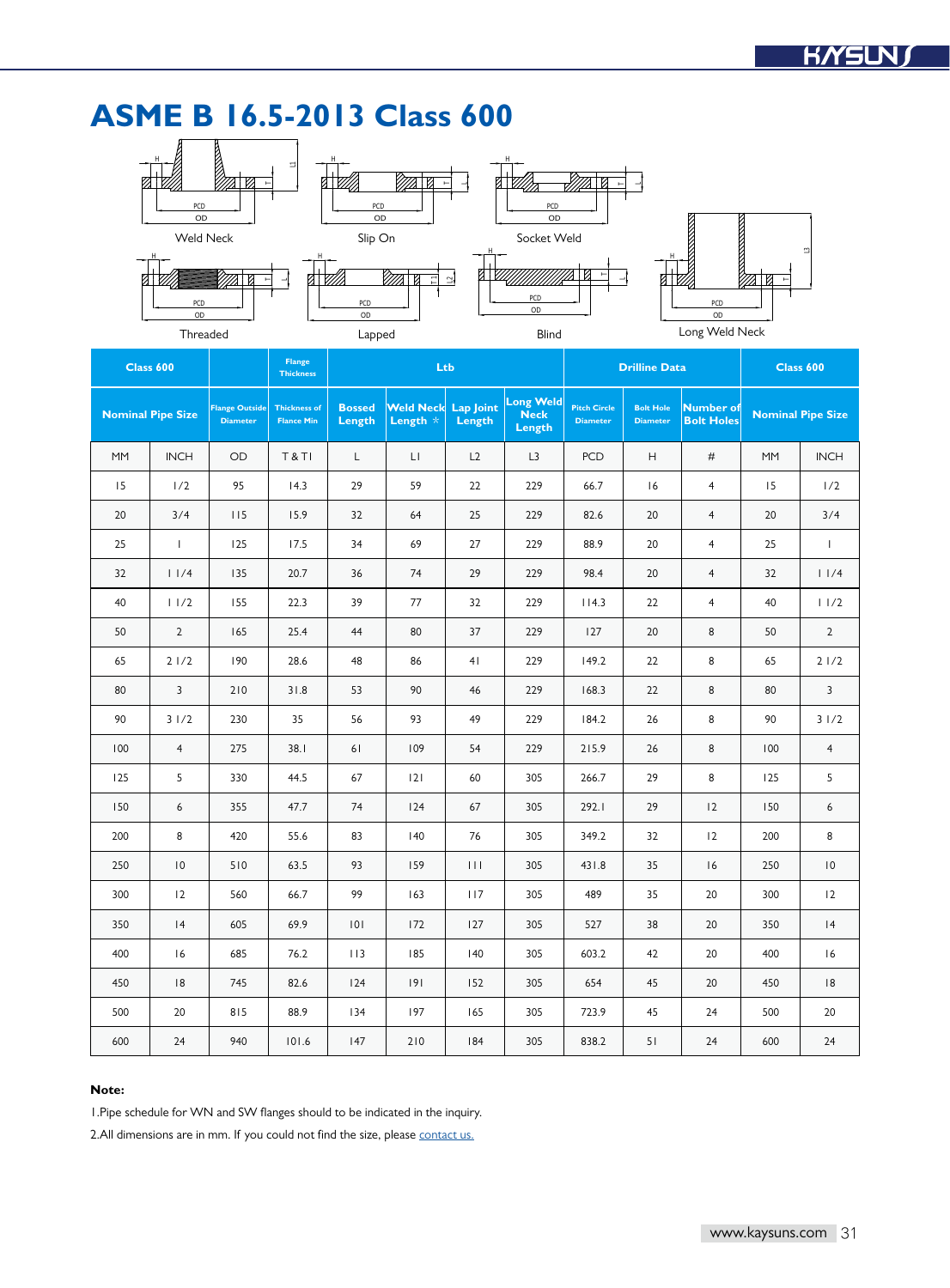

| <b>Class 900</b>         |                 |                                                    | <b>Flange</b><br><b>Thickness</b> |                         | Ltb                                     |                            |                                           |                                        | <b>Drilline Data</b>                |                                |                          | <b>Class 900</b> |
|--------------------------|-----------------|----------------------------------------------------|-----------------------------------|-------------------------|-----------------------------------------|----------------------------|-------------------------------------------|----------------------------------------|-------------------------------------|--------------------------------|--------------------------|------------------|
| <b>Nominal Pipe Size</b> |                 | <b>Flange</b><br><b>Outside</b><br><b>Diameter</b> | Thickness of<br><b>Flance Min</b> | <b>Bossed</b><br>Length | <b>Weld Neck</b><br>Length <sup>*</sup> | <b>Lap Joint</b><br>Length | <b>Long Weld</b><br><b>Neck</b><br>Length | <b>Pitch Circle</b><br><b>Diameter</b> | <b>Bolt Hole</b><br><b>Diameter</b> | Number of<br><b>Bolt Holes</b> | <b>Nominal Pipe Size</b> |                  |
| <b>MM</b>                | <b>INCH</b>     | OD                                                 | <b>T&amp;TI</b>                   | L                       | $\mathsf{L}\mathsf{L}$                  | L2                         | L <sub>3</sub>                            | <b>PCD</b>                             | Н                                   | #                              | <b>MM</b>                | <b>INCH</b>      |
| 15                       | 1/2             | 120                                                | 22.5                              | 39.0                    | 67                                      | 32                         | 229                                       | 82.6                                   | 22                                  | $\overline{4}$                 | 15                       | 1/2              |
| 20                       | 3/4             | 130                                                | 25.5                              | 42.0                    | 77                                      | 35                         | 229                                       | 88.9                                   | 22                                  | $\overline{4}$                 | 20                       | 3/4              |
| 25                       | $\mathbf{L}$    | 150                                                | 29                                | 48.0                    | 80                                      | 41                         | 229                                       | 101.6                                  | 26                                  | $\overline{4}$                 | 25                       | $\mathbf{I}$     |
| 32                       | 11/4            | 160                                                | 29                                | 48.0                    | 80                                      | 41                         | 229                                       | 111.1                                  | 26                                  | $\overline{4}$                 | 32                       | 11/4             |
| 40                       | 11/2            | 180                                                | 32                                | 51.0                    | 90                                      | 44                         | 229                                       | 123.8                                  | 29                                  | $\overline{4}$                 | 40                       | 11/2             |
| 50                       | $\overline{2}$  | $215$                                              | 38.5                              | 64.0                    | 109                                     | 57                         | 229                                       | 165.1                                  | 26                                  | 8                              | 50                       | $\overline{2}$   |
| 65                       | 21/2            | 245                                                | 41.5                              | 71.0                    | 112                                     | 64                         | 229                                       | 190.5                                  | 29                                  | 8                              | 65                       | 21/2             |
| 80                       | 3               | 265                                                | 38.1                              | 61.0                    | 109                                     | 54                         | 229                                       | 190.5                                  | 26                                  | 8                              | 80                       | 3                |
| 100                      | $\overline{4}$  | 290                                                | 44.5                              | 77.0                    | 2                                       | 70                         | 229                                       | 235.0                                  | 32                                  | 8                              | 100                      | $\overline{4}$   |
| 125                      | 5               | 350                                                | 50.8                              | 86.0                    | 134                                     | 79                         | 305                                       | 279.4                                  | 35                                  | 8                              | 125                      | 5                |
| 150                      | 6               | 380                                                | 55.6                              | 93.0                    | 147                                     | 86                         | 305                                       | 317.5                                  | 32                                  | 2                              | 150                      | $\boldsymbol{6}$ |
| 200                      | 8               | 470                                                | 63.5                              | 109.0                   | 169                                     | 114                        | 305                                       | 393.7                                  | 38                                  | 2                              | 200                      | 8                |
| 250                      | $\overline{10}$ | 545                                                | 69.9                              | 115.0                   | 9                                       | 127                        | 305                                       | 469.9                                  | 38                                  | 6                              | 250                      | $\overline{10}$  |
| 300                      | 2               | 610                                                | 79.4                              | 124.0                   | 207                                     | 43                         | 305                                       | 533.4                                  | 38                                  | 20                             | 300                      | 2                |
| 350                      | 4               | 640                                                | 85.8                              | 137.0                   | 220                                     | 156                        | 305                                       | 558.8                                  | 42                                  | 20                             | 350                      | 4                |
| 400                      | 16              | 705                                                | 88.9                              | 140.0                   | 223                                     | 165                        | 305                                       | 616.0                                  | 45                                  | 20                             | 400                      | 16               |
| 450                      | 8               | 785                                                | 101.6                             | 159.0                   | 236                                     | 190                        | 305                                       | 685.8                                  | 51                                  | 20                             | 450                      | 8                |
| 500                      | 20              | 855                                                | 108                               | 166.0                   | 255                                     | 210                        | 305                                       | 749.3                                  | 54                                  | 20                             | 500                      | 20               |
| 600                      | 24              | 1040                                               | 139.7                             | 210.0                   | 299                                     | 267                        | 305                                       | 901.7                                  | 67                                  | 20                             | 600                      | 24               |

#### **Note:**

1.Pipe schedule for WN and SW flanges should to be indicated in the inquiry.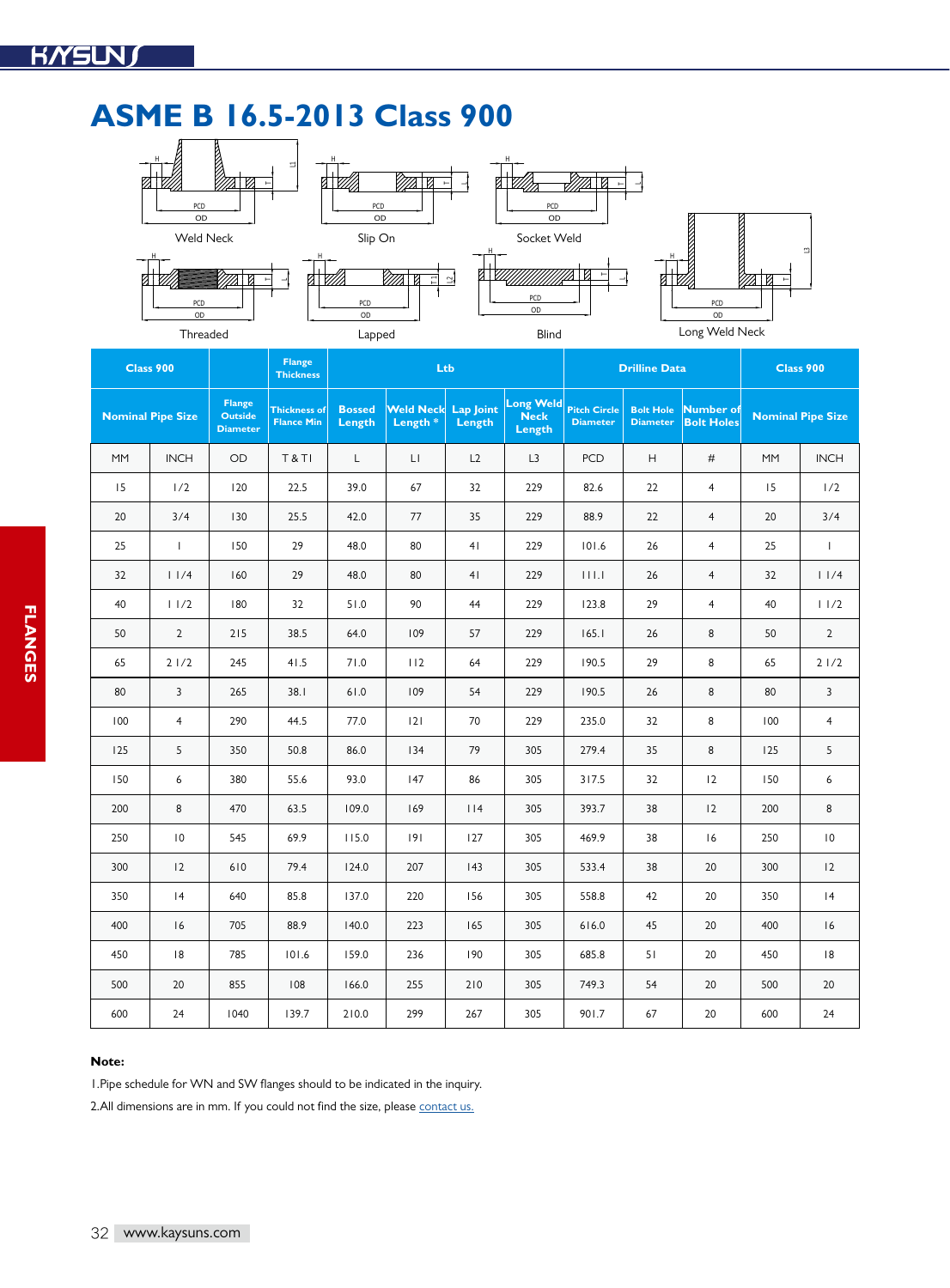

|           | <b>Class 1500</b>        |                                          | <b>Flange</b><br><b>Thickness</b>        |                         |                                         | Ltb                        |                                           |                                        | <b>Drilline Data</b>                |                                | <b>Class 1500</b> |                          |
|-----------|--------------------------|------------------------------------------|------------------------------------------|-------------------------|-----------------------------------------|----------------------------|-------------------------------------------|----------------------------------------|-------------------------------------|--------------------------------|-------------------|--------------------------|
|           | <b>Nominal Pipe Size</b> | <b>Flange Outside</b><br><b>Diameter</b> | <b>Thickness of</b><br><b>Flance Min</b> | <b>Bossed</b><br>Length | <b>Weld Neck</b><br>Length <sup>*</sup> | <b>Lap Joint</b><br>Length | <b>Long Weld</b><br><b>Neck</b><br>Length | <b>Pitch Circle</b><br><b>Diameter</b> | <b>Bolt Hole</b><br><b>Diameter</b> | Number of<br><b>Bolt Holes</b> |                   | <b>Nominal Pipe Size</b> |
| <b>MM</b> | <b>INCH</b>              | OD                                       | <b>T&amp;TI</b>                          | L                       | $\lfloor \cdot \rfloor$                 | L2                         | L <sub>3</sub>                            | <b>PCD</b>                             | H                                   | $\#$                           | <b>MM</b>         | <b>INCH</b>              |
| 15        | 1/2                      | 120                                      | 22.5                                     | 39.0                    | 67                                      | 32                         | 229                                       | 82.6                                   | 22                                  | $\overline{4}$                 | 15                | 1/2                      |
| 20        | 3/4                      | 130                                      | 25.5                                     | 42.0                    | 77                                      | 35                         | 229                                       | 88.9                                   | 22                                  | $\overline{4}$                 | 20                | 3/4                      |
| 25        | $\mathbf{I}$             | 150                                      | 29                                       | 48.0                    | 80                                      | 41                         | 229                                       | 101.6                                  | 26                                  | $\overline{4}$                 | 25                | $\mathbf{L}$             |
| 32        | 11/4                     | 160                                      | 29                                       | 48.0                    | 80                                      | 41                         | 229                                       | 111.1                                  | 26                                  | $\overline{4}$                 | 32                | 11/4                     |
| 40        | 11/2                     | 180                                      | 32                                       | 51.0                    | 90                                      | 44                         | 229                                       | 123.8                                  | 29                                  | $\overline{4}$                 | 40                | 11/2                     |
| 50        | $\overline{2}$           | 215                                      | 38.5                                     | 64.0                    | 109                                     | 57                         | 229                                       | 165.1                                  | 26                                  | 8                              | 50                | $\overline{2}$           |
| 65        | 21/2                     | 245                                      | 41.5                                     | 71.0                    | 112                                     | 64                         | 229                                       | 190.5                                  | 29                                  | 8                              | 65                | 21/2                     |
| 80        | 3                        | 265                                      | 48                                       |                         | 124                                     | 73                         | 229                                       | 203.2                                  | 32                                  | 8                              | 80                | 3                        |
| 100       | $\overline{4}$           | 310                                      | 54                                       |                         | 3                                       | 90                         | 229                                       | 241.3                                  | 35                                  | 8                              | 100               | $\overline{4}$           |
| 125       | 5                        | 375                                      | 73.5                                     |                         | 163                                     | 105                        | 305                                       | 292.1                                  | 42                                  | 8                              | 125               | 5                        |
| 150       | 6                        | 395                                      | 83                                       |                         | 178                                     | 119                        | 305                                       | 317.5                                  | 38                                  | 12                             | 150               | 6                        |
| 200       | 8                        | 485                                      | 92                                       |                         | 220                                     | 43                         | 305                                       | 393.7                                  | 45                                  | 12                             | 200               | 8                        |
| 250       | $\overline{0}$           | 585                                      | 108                                      |                         | 261                                     | 178                        | 305                                       | 482.6                                  | 51                                  | 12                             | 250               | 10                       |
| 300       | 12                       | 675                                      | 124                                      |                         | 290                                     | 219                        | 305                                       | 571.5                                  | 54                                  | 16                             | 300               | 12                       |
| 350       | 4                        | 750                                      | 133.5                                    |                         | 305                                     | 241                        | 305                                       | 635.0                                  | 60                                  | 16                             | 350               | 4                        |
| 400       | 16                       | 825                                      | 146.5                                    |                         | 318                                     | 260                        | 311                                       | 704.8                                  | 67                                  | 16                             | 400               | 16                       |
| 450       | 8                        | 915                                      | 162                                      |                         | 334                                     | 276                        | 327                                       | 774.7                                  | 73                                  | 16                             | 450               | 8                        |
| 500       | 20                       | 985                                      | 178                                      |                         | 363                                     | 292                        | 356                                       | 831.8                                  | 79                                  | 16                             | 500               | 20                       |
| 600       | 24                       | 1170                                     | 203.5                                    |                         | 413                                     | 330                        | 406                                       | 990.6                                  | 92                                  | 16                             | 600               | 24                       |

#### **Note:**

1.Pipe schedule for WN and SW flanges should to be indicated in the inquiry.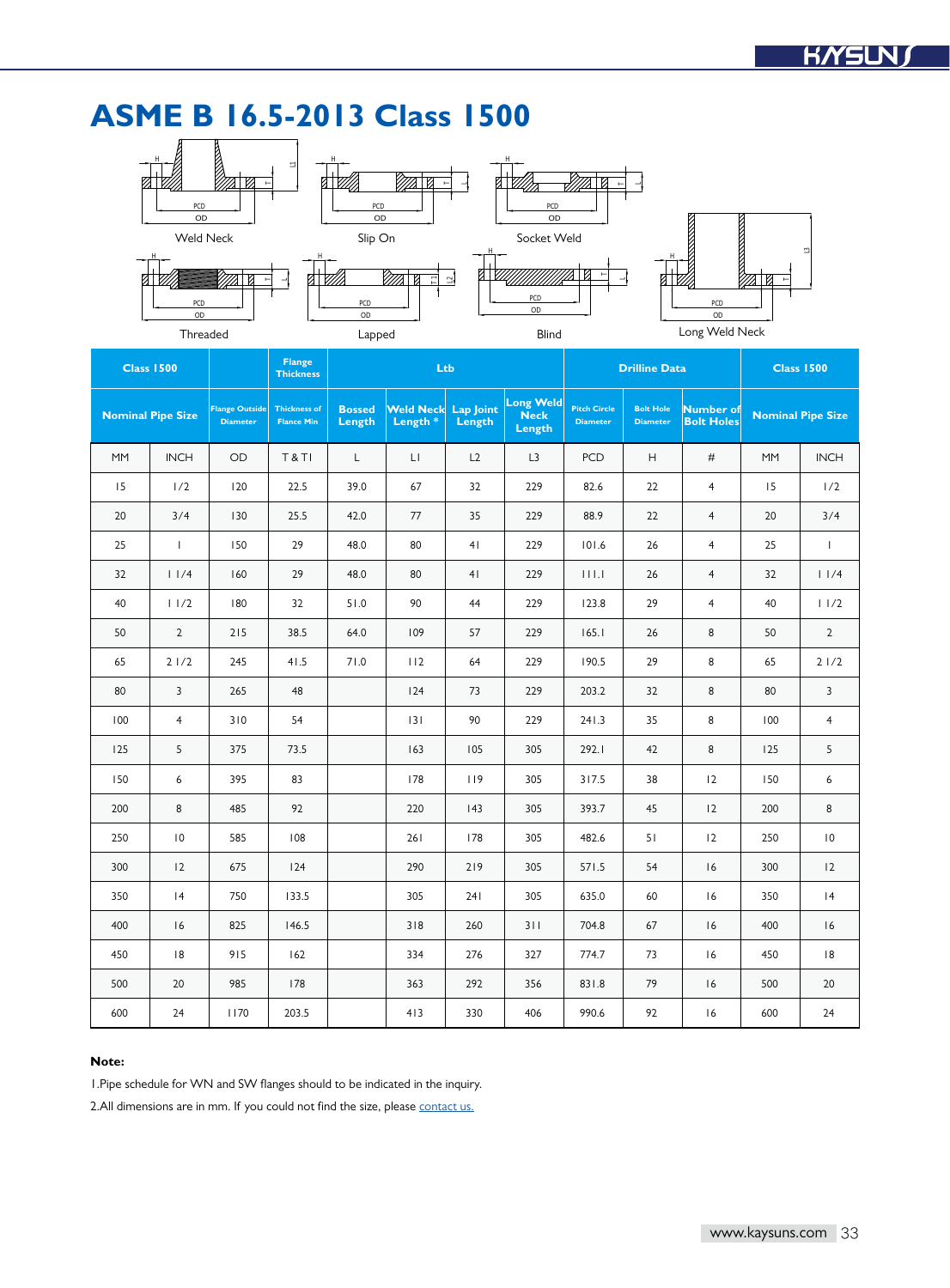

**Class 2500 Flange Flange Thickness Ltb Drilline Data Class 2500 Nominal Pipe Size** lange **Outsi**<br>Diameter **Thickness of Flance Min Bossed Length Weld Neck Length \* Lap Joint Length** Long Weld **Neck Length Pitch Circle Diameter Bolt Hole Diameter Number of Bolt Holes Nominal Pipe Size** MM INCH OD T & T1 L L1 L2 L3 PCD H # MM INCH 15 1/2 135 30.2 47.0 80 40 229 88.9 22 4 15 1/2 20 3/4 140 31.8 50.0 86 43 229 95.2 22 4 20 3/4 25 1 160 35 55.0 96 48 229 108 26 4 25 1 32 1 1/4 185 38.1 59.0 102 52 229 130.2 29 4 32 1 1/4 40 | 1 | / 2 | 205 | 44.5 | 67.0 | 118 | 60 | 229 | 146 | 32 | 4 | 40 | 1 | / 2 50 | 2 | 235 | 50.9 | 77.0 | 134 | 70 | 229 | 171.4 | 29 | 8 | 50 | 2 65 | 2 1/2 | 265 | 57.2 | 86.0 | 150 | 79 | 229 | 196.8 | 32 | 8 | 65 | 2 1/2 80 | 3 | 305 | 66.7 | | | | | | 175 | 92 | 229 | 228.6 | 35 | 8 | 80 | 3 100 | 4 | 355 | 76.2 | | | | | | | | 108 | 305 | 273 | 42 | 8 | | 100 | 4 125 | 5 | 420 | 92.1 | | | 235 | 130 | 305 | 323.8 | 48 | 8 | 125 | 5 150 | 6 | 485 | 108 | | | 280 | 152 | 305 | 368.3 | 54 | 8 | 150 | 6 200 | 8 | 550 | 127 | | | | 324 | 178 | 305 | 438.2 | 54 | 12 | 200 | 8 250 | 10 | 675 | 165.1 | | 426 | 229 | 406 | 539.8 | 67 | 12 | 250 | 10 300 | I2 | 760 | I84.2 | | 471 | 254 | 406 | 619.1 | 73 | I2 | 300 | I2

#### **Note:**

1.Pipe schedule for WN and SW flanges should to be indicated in the inquiry.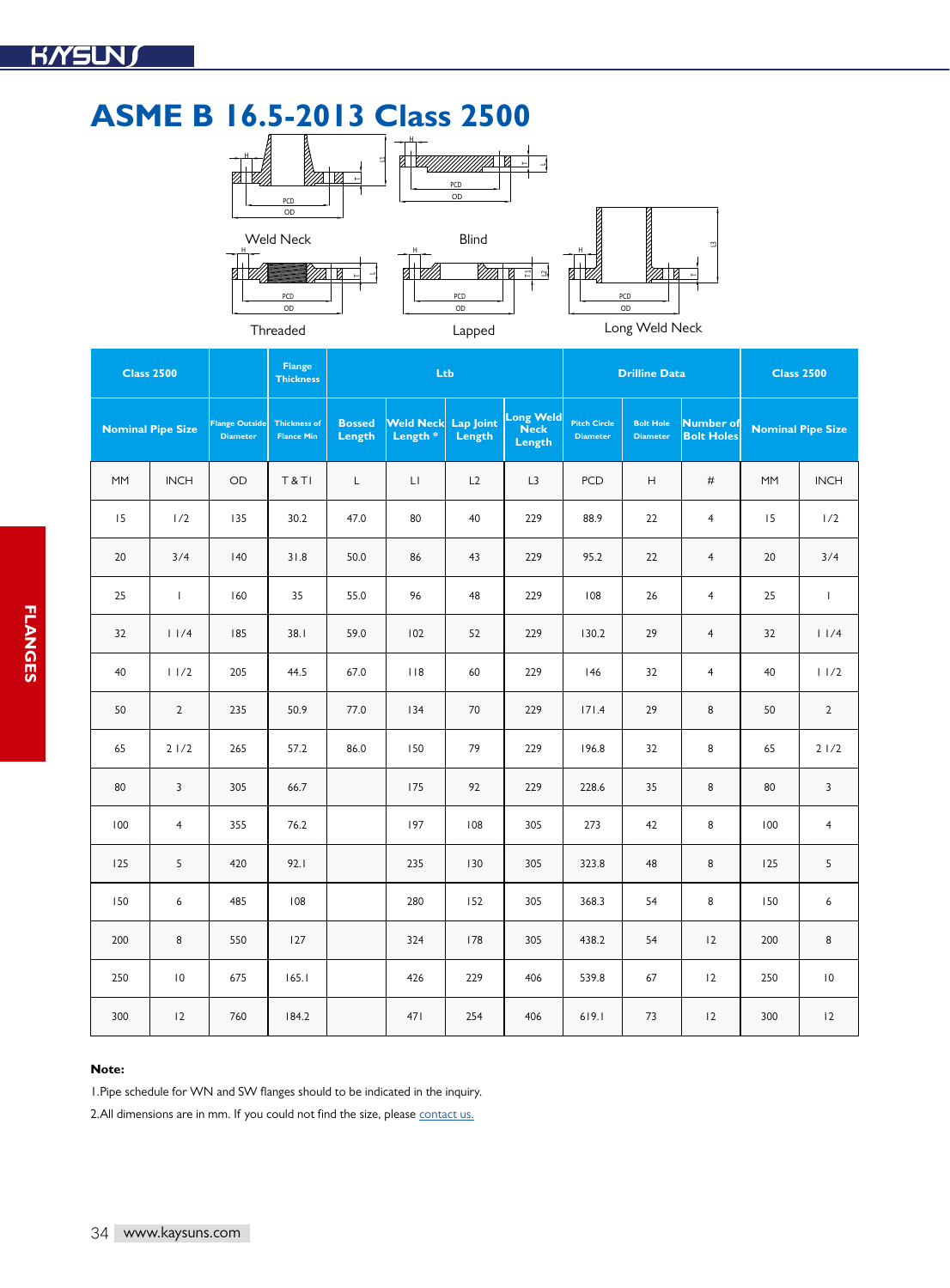# **ASME B 16.47 - 2011 Class 150 Series A**





Large Bore Weld Neck Flanges ASME B16.47A Large Bore Blind Flanges ASME B16.47A

|           | <b>Class 150 Series.a</b> |                                                    | <b>Flange Thickness</b> |                                                      | Ltb                        |                                        | <b>Drilling Data</b>                |                                        |           |                          |
|-----------|---------------------------|----------------------------------------------------|-------------------------|------------------------------------------------------|----------------------------|----------------------------------------|-------------------------------------|----------------------------------------|-----------|--------------------------|
|           | <b>Nominal Pipe Size</b>  | <b>Flange</b><br><b>Outside</b><br><b>Diameter</b> | W/N Min                 | <b>Thickness of Thickness of</b><br><b>Blind Min</b> | <b>Weld Neck</b><br>Length | <b>Pitch Circle</b><br><b>Diameter</b> | <b>Bolt Hole</b><br><b>Diameter</b> | <b>Number of</b><br><b>Bolts Holes</b> |           | <b>Nominal Pipe Size</b> |
| <b>MM</b> | <b>INCH</b>               | OD                                                 | T                       | ΤI                                                   | LI                         | PCD                                    | H                                   | #                                      | <b>MM</b> | <b>INCH</b>              |
| 650       | 26                        | 870                                                | 66.7                    | 66.7                                                 | 119                        | 806.4                                  | 1(3/8)                              | 24                                     | 650       | 26                       |
| 700       | 28                        | 925                                                | 69.9                    | 69.9                                                 | 124                        | 863.6                                  | 1(3/8)                              | 28                                     | 700       | 28                       |
| 750       | 30                        | 985                                                | 73.1                    | 73.1                                                 | 135                        | 914.4                                  | 1(3/8)                              | 28                                     | 750       | 30                       |
| 800       | 32                        | 1060                                               | 79.4                    | 79.4                                                 | 43                         | 977.9                                  | 1(5/8)                              | 28                                     | 800       | 32                       |
| 850       | 34                        | 1110                                               | 81                      | 81                                                   | 48                         | 1028.7                                 | 1(5/8)                              | 32                                     | 850       | 34                       |
| 900       | 36                        | 1170                                               | 88.9                    | 88.9                                                 | 156                        | 1085.8                                 | 1(5/8)                              | 32                                     | 900       | 36                       |
| 950       | 38                        | 1240                                               | 85.8                    | 85.8                                                 | 156                        | 1149.4                                 | 1(5/8)                              | 32                                     | 950       | 38                       |
| 1000      | 40                        | 1290                                               | 88.9                    | 88.9                                                 | 162                        | 1200.2                                 | 1(5/8)                              | 36                                     | 1000      | 40                       |
| 1050      | 42                        | 1345                                               | 95.3                    | 95.3                                                 | 170                        | 1257.3                                 | 1(5/8)                              | 36                                     | 1050      | 42                       |
| 1100      | 44                        | 1405                                               | 100.1                   | 100.1                                                | 176                        | 1314.4                                 | 1(5/8)                              | 40                                     | 1100      | 44                       |
| 1150      | 46                        | 1455                                               | 101.6                   | 101.6                                                | 184                        | 1365.2                                 | 1(5/8)                              | 40                                     | 1150      | 46                       |
| 1200      | 48                        | 1510                                               | 106.4                   | 106.4                                                | 9                          | 1422.4                                 | 1(5/8)                              | 44                                     | 1200      | 48                       |
| 1250      | 50                        | 1570                                               | 109.6                   | 109.6                                                | 202                        | 1479.6                                 | 1(7/8)                              | 44                                     | 1250      | 50                       |
| 1300      | 52                        | 1625                                               | 114.3                   | 114.3                                                | 208                        | 1536.7                                 | 1(7/8)                              | 44                                     | 1300      | 52                       |
| 1350      | 54                        | 1685                                               | 119.1                   | 119.1                                                | 214                        | 1593.8                                 | 1(7/8)                              | 44                                     | 1350      | 54                       |
| 1400      | 56                        | 1745                                               | 122.3                   | 122.3                                                | 227                        | 1651                                   | 1(7/8)                              | 48                                     | 1400      | 56                       |
| 1450      | 58                        | 1805                                               | 127                     | 127                                                  | 233                        | 1708.2                                 | 1(7/8)                              | 48                                     | 1450      | 58                       |
| 1500      | 60                        | 1855                                               | 130.2                   | 130.2                                                | 238                        | 1759                                   | 1(7/8)                              | 52                                     | 1500      | 60                       |

#### **Note:**

1.Pipe schedule for WN and SW flanges should to be indicated in the inquiry.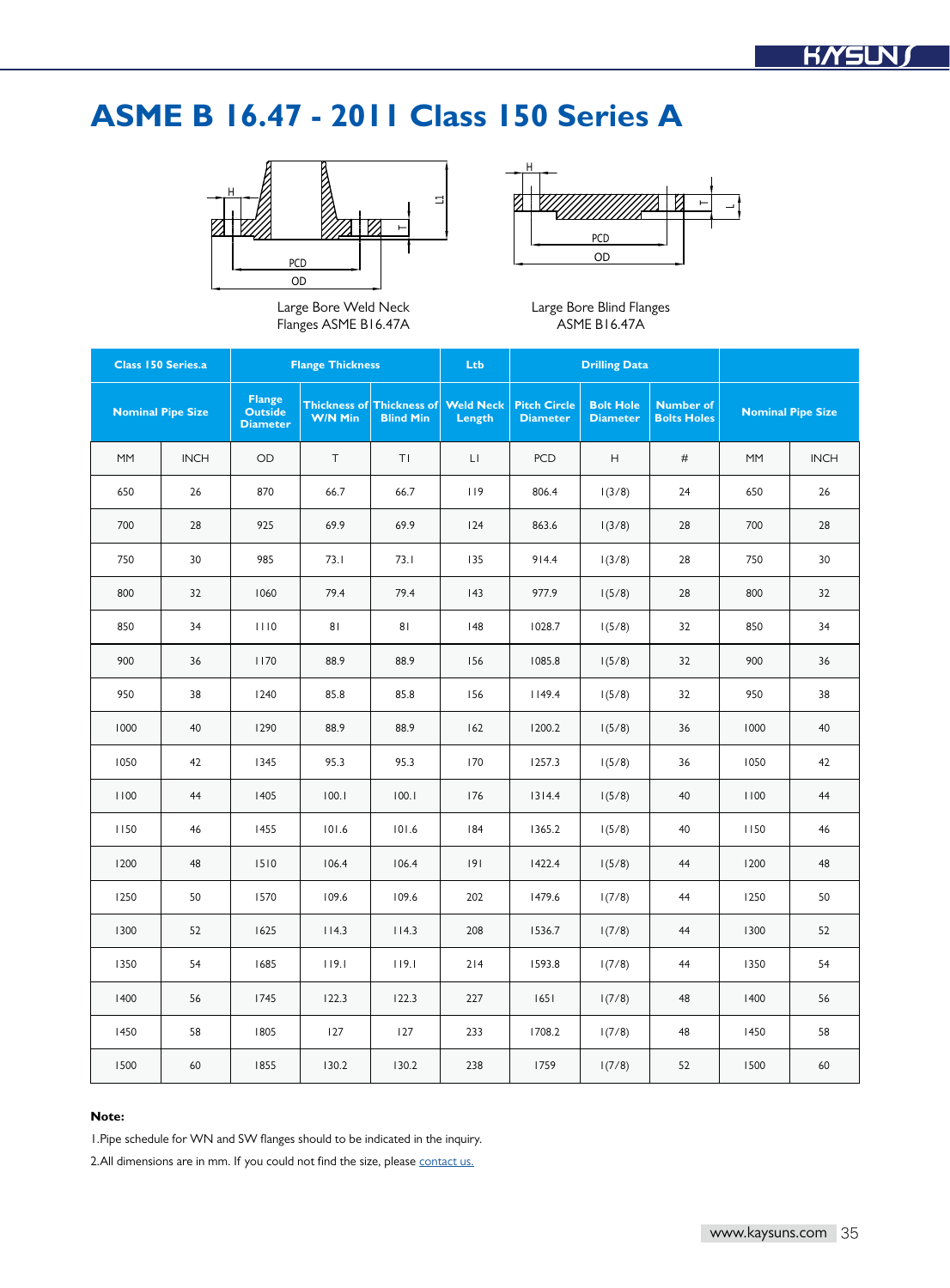# **ASME B 16.47- 2011 Ring Grooves Class 300-900**

|          | <b>Nominal Pipe Size For Class</b> |          | <b>Groove</b> |                       |              |              |                       | <b>Diameter Rf</b> |
|----------|------------------------------------|----------|---------------|-----------------------|--------------|--------------|-----------------------|--------------------|
| 300      | 600                                | 900      | <b>Number</b> | <b>Pitch Diameter</b> | <b>Depth</b> | <b>Width</b> | <b>Radius At Base</b> | <b>Section</b>     |
|          |                                    |          |               | A                     | B            | C            | D                     | E                  |
| 650(26") | 650(26")                           |          | R93           | 749.3                 | 0.5          | 0.781        | 1.5                   | 810                |
| 700(28") | 700(28")                           |          | R94           | 800.1                 | 0.5          | 0.781        | 1.5                   | 861                |
| 750(30") | 750(30")                           |          | R95           | 857.25                | 0.5          | 0.781        | 1.5                   | 917                |
| 800(32") | 800(32")                           |          | R96           | 914.4                 | 0.562        | 0.906        | 1.5                   | 984                |
| 850(34") | 850(34")                           |          | R97           | 965.2                 | 0.562        | 0.906        | 1.5                   | 1035               |
| 900(36") | 900(36")                           |          | R98           | 1022.35               | 0.562        | 0.906        | 1.5                   | 1092               |
|          |                                    | 650(26") | R100          | 749.3                 | 0.688        | 1.188        | 2.3                   | 832                |
|          |                                    | 700(28") | <b>RI01</b>   | 800.1                 | 0.688        | 1.312        | 2.3                   | 889                |
|          |                                    | 750(30") | R102          | 857.25                | 0.688        | 1.312        | 2.3                   | 946                |
|          |                                    | 800(32") | R103          | 914.4                 | 0.688        | 1.312        | 2.3                   | 1003               |
|          |                                    | 850(34") | R104          | 965.2                 | 0.812        | 1.438        | 2.3                   | 1067               |
|          |                                    | 900(36") | R105          | 1022.35               | 0.812        | 1.438        | 2.3                   | 1124               |

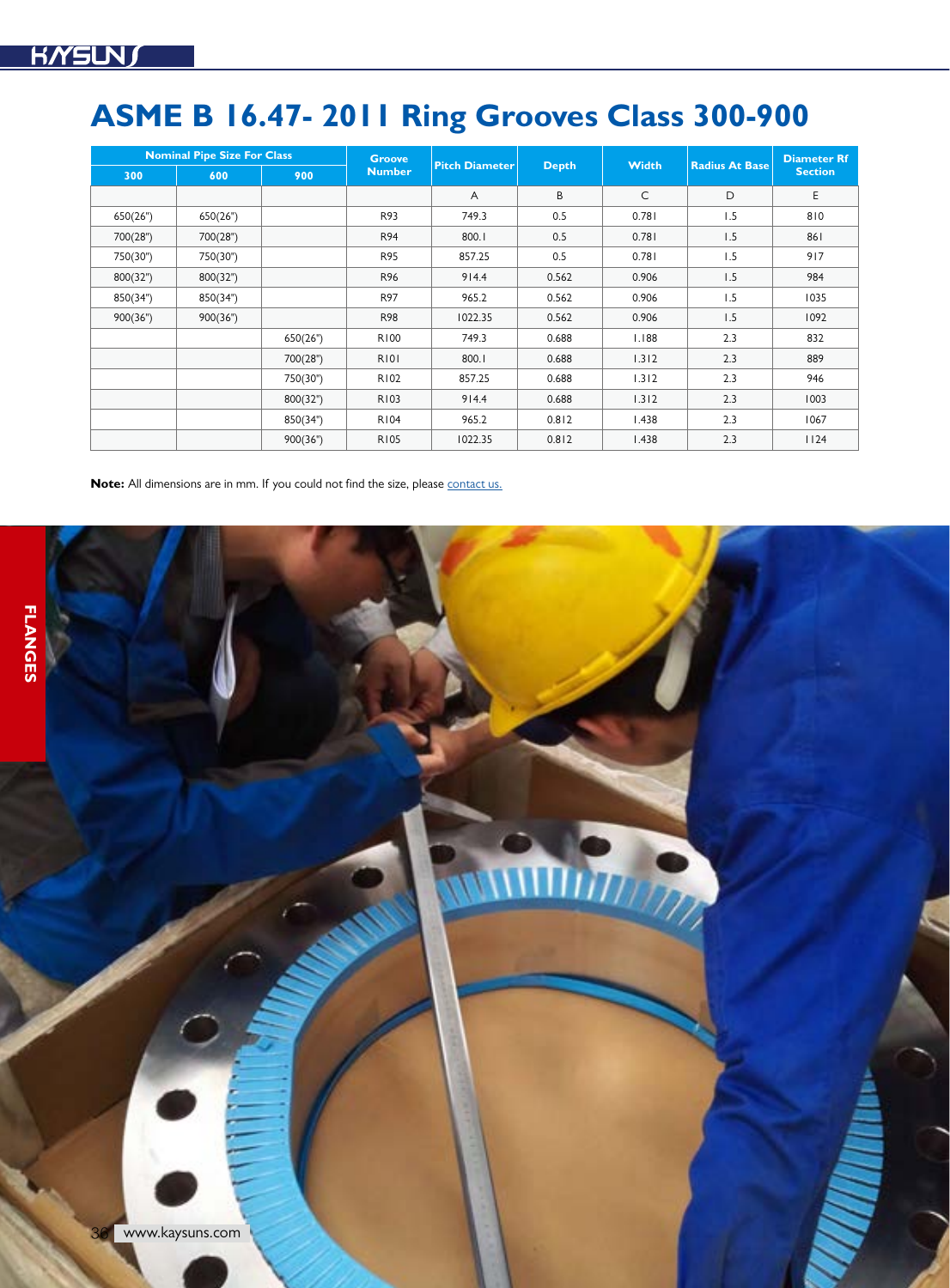### **ASME B 16.48-2010 Spectacles,Spades&Spacers**





Spectacle Flanges(Figure 8 Flanges), Spades & Spacers

|     |                                    |                 | <b>Class 150</b>                  |                               |                      | <b>Class 300</b> |                           |                                   |                                      | <b>Class 600</b>        |                     |                                  |                                   |                |                              |                     |                          |                          |
|-----|------------------------------------|-----------------|-----------------------------------|-------------------------------|----------------------|------------------|---------------------------|-----------------------------------|--------------------------------------|-------------------------|---------------------|----------------------------------|-----------------------------------|----------------|------------------------------|---------------------|--------------------------|--------------------------|
|     | <b>Nominalpipe</b>                 | <b>Diameter</b> | <b>Outside</b>                    | <b>Centre Line</b>            | <b>Thickness Min</b> | <b>Web</b>       | <b>Inside</b>             | <b>Outside</b>                    | Centre Line                          | <b>Thickness</b>        | <b>Web</b>          | <b>Inside</b>                    | <b>Outside</b>                    | Centre Line    | <b>Thickness</b>             | Web                 |                          | <b>Nominal Pipe Size</b> |
|     | <b>Size</b>                        |                 | <b>Diameter</b>                   | <b>Spacing</b>                |                      | <b>Width</b>     | <b>Diameter</b>           | <b>Diameter</b>                   | <b>Spacing</b>                       | Min                     | <b>Width</b>        | <b>Diameter</b>                  | <b>Diameter</b>                   | <b>Spacing</b> | Min                          | <b>Width</b>        |                          |                          |
|     | MM INCH                            | ID              | <b>OD</b>                         | Α                             | Τ                    | B                | ID                        | OD                                | Α                                    | Τ                       | B                   | ID                               | OD                                | Α              | T                            | B                   | <b>MM</b>                | <b>INCH</b>              |
| 15  | 1/2                                | 16              | 45                                | 60                            | 3                    | 38               | 16                        | 51                                | 65                                   | 6.4                     | 38                  | 16                               | 51                                | 65             | 6.4                          | 38                  | 15                       | 1/2                      |
| 20  | 3/4                                | 21              | 54                                | 70                            | $\overline{3}$       | 38               | 21                        | 64                                | 80                                   | 6.4                     | 38                  | 21                               | 64                                | 80             | 6.4                          | 38                  | 20                       | 3/4                      |
| 25  | $\mathbf{I}$                       | 27              | 64                                | 80                            | 3                    | 38               | 27                        | 70                                | 90                                   | 6.4                     | 38                  | 27                               | 70                                | 90             | 6.4                          | 57                  | 25                       | $\mathbf{I}$             |
| 32  | 11/4                               | 42              | 73                                | 90                            | 6.4                  | 38               | 42                        | 79                                | 100                                  | 6.4                     | 38                  | 37                               | 79                                | 100            | 9.7                          | 57                  | 32                       | 11/4                     |
| 40  | 11/2                               | 48              | 83                                | 100                           | 6.4                  | 38               | 48                        | 92                                | 115                                  | 6.4                     | 38                  | 43                               | 92                                | 115            | 9.7                          | 67                  | 40                       | 11/2                     |
| 50  | $\overline{2}$                     | 61              | 102                               | 120                           | 6.4                  | 51               | 61                        | 108                               | 125                                  | 9.7                     | 51                  | 55                               | 108                               | 125            | 9.7                          | 57                  | 50                       | $\overline{2}$           |
| 65  | 21/2                               | 73              | 107                               | 140                           | 6.4                  | 51               | 73                        | 127                               | 150                                  | 9.7                     | 51                  | 67                               | 127                               | 150            | 12.7                         | 67                  | 65                       | 21/2                     |
| 80  | $\overline{3}$                     | 89              | 133                               | 150                           | 6.4                  | 64               | 89                        | 146                               | 170                                  | 9.7                     | 64                  | 83                               | 146                               | 170            | 12.7                         | 67                  | 80                       | $\overline{3}$           |
| 90  | 31/2                               | 102             | 159                               | 175                           | 9.7                  | 64               | 102                       | 162                               | 185                                  | 12.7                    | 64                  | 96                               | 159                               | 185            | 15.7                         | 76                  | 90                       | 31/2                     |
| 100 | $\overline{4}$<br>5                | 114             | 172                               | 190                           | 9.7                  | 64<br>76         | $ $  4                    | 178                               | 200                                  | 12.7                    | 64                  | 108                              | 9                                 | 215            | 15.7                         | 76                  | 100<br>125               | $\overline{4}$           |
| 125 |                                    | 4               | 194                               | 215                           | 9.7                  |                  | 4                         | 213                               | 235                                  | 15.7                    | 76                  | 135                              | 238                               | 265            | 19.1                         | 86                  |                          | 5                        |
| 150 | 6                                  | 168             | 219                               | 240                           | 12.7                 | 76               | 168                       | 248                               | 270                                  | 15.7                    | 76                  | 162                              | 264                               | 290            | 22.4                         | 86                  | 150                      | 6                        |
| 200 | 8                                  | 219             | 276                               | 300                           | 12.7                 | 76               | 219                       | 305                               | 330                                  | 22.4                    | 76                  | 212                              | 318                               | 350            | 28.4                         | 95                  | 200                      | 8                        |
| 250 | $\overline{0}$                     | 273             | 337                               | 360                           | 15.7                 | 102              | 273                       | 359                               | 385                                  | 25.4                    | 102                 | 265                              | 397                               | 430            | 35.1                         | 105                 | 250                      | 0                        |
| 300 | 12                                 | 324             | 406                               | 430                           | 19.1                 | 102              | 324                       | 419                               | 450                                  | 28.5                    | 102                 | 315                              | 454                               | 490            | 41.1                         | 105                 | 300                      | 12                       |
| 350 | 4                                  | 356             | 448                               | 475                           | 19.1                 | 108              | 356                       | 483                               | 515                                  | 31.8                    | 108                 | 346                              | 489                               | 525            | 44.5                         | $ $  4              | 350                      | 4                        |
| 400 | 16                                 | 406             | 511                               | 460                           | 22.4                 | 108              | 406                       | 536                               | 570                                  | 38.1                    | 108                 | 397                              | 562                               | 605            | 50.8                         | 124                 | 400                      | 6                        |
| 450 | 8                                  | 457             | 546                               | 580                           | 25.4                 | $ $  4           | 457                       | 594                               | 630                                  | 41.1                    | $ $  4              | 448                              | 610                               | 655            | 53.9                         | 133                 | 450                      | 8                        |
| 500 | 20                                 | 508             | 603                               | 635                           | 28.4                 | 2                | 508                       | 651                               | 685                                  | 44.5                    | 2                   | 497                              | 680                               | 725            | 63.5                         | 133                 | 500                      | 20                       |
| 600 | 24                                 | 610             | 714                               | 750                           | 31.8                 | 40               | 610                       | 772                               | 810                                  | 50.8                    | 140                 | 597                              | 787                               | 840            | 73.2                         | 152                 | 600                      | 24                       |
|     |                                    |                 | Class 900                         |                               |                      |                  |                           |                                   | <b>Class 1500</b>                    |                         |                     |                                  |                                   |                | <b>Class 2500</b>            |                     |                          |                          |
|     | <b>Nominal Pipe</b><br><b>Size</b> | <b>Diameter</b> | <b>Outside</b><br><b>Diameter</b> | <b>Centre Line</b><br>Spacing | <b>Thickness Min</b> | Web<br>Width     | Inside<br><b>Diameter</b> | <b>Outside</b><br><b>Diameter</b> | <b>Centre Line</b><br><b>Spacing</b> | <b>Thickness</b><br>Min | Web<br><b>Width</b> | <b>Inside</b><br><b>Diameter</b> | <b>Outside</b><br><b>Diameter</b> | Spacing        | Centre Line Thickness<br>Min | Web<br><b>Width</b> | <b>Nominal Pipe Size</b> |                          |
|     | MM INCH                            | ID              | <b>OD</b>                         | Α                             | Τ                    | B                | ID                        | OD                                | Α                                    | Τ                       | B                   | ID                               | OD                                | Α              | Τ                            | B                   | <b>MM</b>                | <b>INCH</b>              |
| 15  | 1/2                                | 16              | 60                                | 80                            | 6.4                  | 38               | 16                        | 61                                | 80                                   | 6.4                     | 38                  | 16                               | 67                                | 90             | 9.7                          | 38                  | 15                       | 1/2                      |
| 20  | 3/4                                | 21              | 67                                | 90                            | 6.4                  | 4 <sub>1</sub>   | 21                        | 67                                | 90                                   | 9.7                     | 4 <sub>1</sub>      | 21                               | 73                                | 95             | 9.7                          | 41                  | 20                       | 3/4                      |
| 25  | $\mathbf{I}$                       | 27              | 76                                | 100                           | 6.4                  | 57               | 27                        | 76                                | 100                                  | 9.7                     | 64                  | 27                               | 83                                | 110            | 9.7                          | 64                  | 25                       | $\mathbf{I}$             |
| 32  | 11/4                               | 37              | 86                                | 110                           | 9.7                  | 57               | 35                        | 86                                | 110                                  | 9.7                     | 64                  | 35                               | 102                               | 130            | 12.7                         | 64                  | 32                       | 11/4                     |
| 40  | 11/2                               | 43              | 95                                | 125                           | 9.7                  | 67               | 4 <sub>1</sub>            | 95                                | 125                                  | 12.7                    | 70                  | 4 <sub>1</sub>                   | $ $  4                            | 145            | 15.7                         | 70                  | 40                       | 11/2                     |
| 50  | $\overline{2}$                     | 55              | 140                               | 165                           | 12.7                 | 57               | 53                        | 140                               | 165                                  | 12.7                    | 70                  | 53                               | 43                                | 170            | 15.7                         | 70                  | 50                       | $\overline{2}$           |
| 65  | 21/2                               | 67              | 162                               | 190                           | 12.7                 | 67               | 63                        | 162                               | 190                                  | 15.7                    | 76                  | 63                               | 165                               | 195            | 19.1                         | 76                  | 65                       | 21/2                     |
| 80  | 3                                  | 83              | 165                               | 190                           | 15.7                 | 67               | 78                        | 172                               | 205                                  | 19.1                    | 76                  | 78                               | 194                               | 230            | 22.4                         | 76                  | 80                       | 3                        |
| 100 | $\overline{4}$                     | 108             | 203                               | 235                           | 19.1                 | 76               | 102                       | 206                               | 240                                  | 22.4                    | 89                  | 102                              | 232                               | 275            | 28.4                         | 89                  | 100                      | $\overline{4}$           |
| 125 | 5                                  | 135             | 244                               | 280                           | 22.4                 | 86               | 128                       | 251                               | 290                                  | 28.4                    | 89                  | 128                              | 276                               | 325            | 35.1                         | 89                  | 125                      | 5                        |
| 150 | 6                                  | 162             | 286                               | 320                           | 25.4                 | 86               | 154                       | 279                               | 320                                  | 35.1                    | 89                  | 154                              | 314                               | 370            | 41.1                         | 89                  | 150                      | 6                        |
| 200 | 8                                  | 212             | 356                               | 395                           | 35.1                 | 95               | 203                       | 349                               | 395                                  | 41.1                    | 102                 | 198                              | 384                               | 440            | 53.8                         | 102                 | 200                      | 8                        |
| 250 | 10                                 | 265             | 432                               | 470                           | 41.1                 | 105              | 255                       | 432                               | 480                                  | 50.8                    | $ $  4              | 248                              | 473                               | 540            | 66.5                         | $ $  4              | 250                      | 10                       |
| 300 | 12                                 | 315             | 495                               | 535                           | 47.8                 | 105              | 303                       | 518                               | 570                                  | 60.5                    | $ $  4              | 289                              | 546                               | 620            | 79.2                         | $ $  4              | 300                      | 12                       |
| 350 | 4                                  | 346             | 518                               | 560                           | 53.8                 | $ $  4           | 333                       | 575                               | 635                                  | 66.5                    | 127                 | N/A                              | N/A                               | N/A            | N/A                          | N/A                 | 350                      | 4                        |
| 400 | 16                                 | 397             | 572                               | 615                           | 60.5                 | 124              | 381                       | 638                               | 705                                  | 76.2                    | 133                 | N/A                              | N/A                               | N/A            | N/A                          | N/A                 | 400                      | 16                       |
| 450 | 8                                  | 448             | 635                               | 685                           | 66.5                 | 133              | 429                       | 702                               | 775                                  | 85.9                    | 146                 | N/A                              | N/A                               | N/A            | N/A                          | N/A                 | 450                      | 8                        |

500 20 497 696 750 73.2 133 478 752 830 95.3 152 N/A N/A N/A N/A N/A 500 20 600 24 597 835 900 88.9 152 575 899 990 111.3 178 N/A N/A N/A N/A N/A 600 24

**Note:** All dimensions are in mm. If you could not find the size, please [contact us.](mailto:sales%40kaysuns.com?subject=)